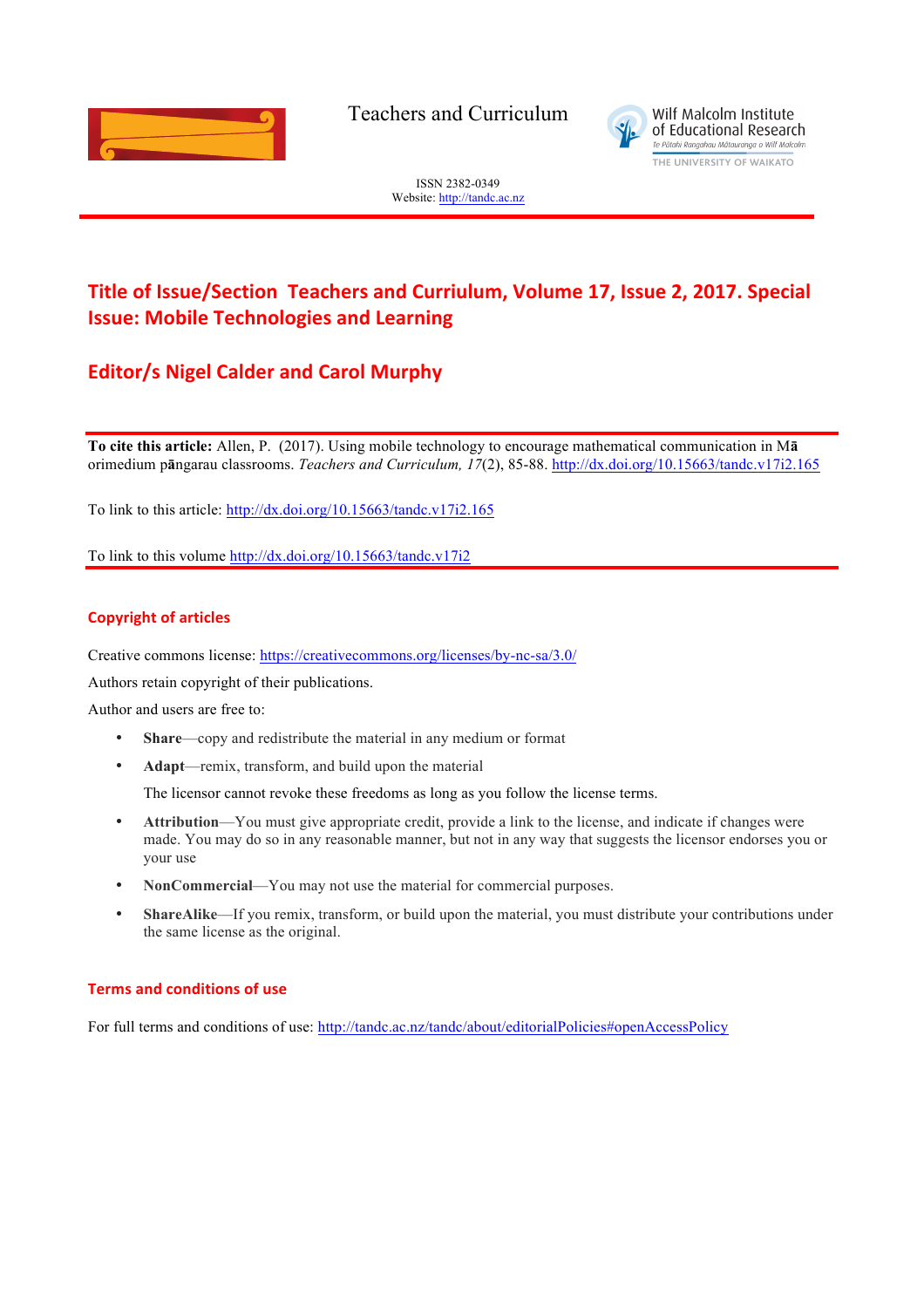## **USING MOBILE TECHNOLOGY TO ENCOURAGE MATHEMATICAL COMMUNICATION IN MÃORI-MEDIUM PÃNGARAU CLASSROOMS**

**PIATA ALLEN** *University of Auckland*

*New Zealand*

### **Abstract**

*Māori-medium pāngarau classrooms occupy a unique space within the mathematics education landscape. The language of instruction is an endangered minority language and many teachers and learners in Māori-medium pāngarau classrooms are second language (L2) learners of te reo Māori. Mobile technology could be used in Māori-medium pāngarau classrooms to address some of the linguistic challenges. This think piece explores the benefits of using mobile technology to capture multiple representations of pāngarau concepts as a way of encouraging mathematical communication in te reo Māori.* 

### **Keywords**

l

Digital technology; Māori-medium; mathematical communication; Pāngarau; indigenous mathematics education

There is growing interest and use of digital technology to support Māori-medium teaching and learning programmes, including pāngarau/mathematics. However, there is a paucity of literature that addresses the unique language learning challenges of the Māori-medium pāngarau/mathematics context in Aotearoa/New Zealand (Allen, 2015; Christensen, 2004a; Meaney, Trinick, & Fairhall, 2012; Trinick, 2015). There are even fewer studies that examine digital technology usage that supports the acquisition of mathematics and of Māori language (Tiakiwai  $\&$  Tiakiwai, 2010).

A considerable body of research argues that the explicit teaching of mathematical language can simultaneously support the acquisition of mathematical knowledge (Dowker, Bala, & Lloyd, 2008; Hunter, 2005; Pimm, 1987; Pitvorec, Willey, & Khisty, 2011; Schleppegrell, 2007). It is argued that in order to understand mathematics, students must understand the language of mathematics (Usiskin, 2012). This presents challenges for Māori-medium pāngarau classrooms, a unique space within the wider educational context of mathematics teaching and learning that is impacted on by a range of challenges—linguistic and pedagogical.

Many students and teachers in Māori-medium pāngarau classrooms are second language (L2) learners of te reo Māori. The language of instruction is not only a second language (L2) for many teachers and learners but also an endangered indigenous minority language with associated socio-political challenges. Using digital technology in the pāngarau classroom to encourage mathematical communication could provide opportunities for the simultaneous acquisition of pāngarau language and pāngarau/mathematics content/concepts.

Software applications (apps) that allow students to capture their communications using multiple representations and share these with others are sometimes referred to as Show and Tell apps (Williamson-Leadley & Ingram, 2013). These types of apps have a whiteboard feature that students can either draw on or type into, the ability to capture or upload images and the ability to record audio or video explanations. Show and Tell apps, sometimes called screencasting apps,<sup>i</sup> can be thought of as digital modelling books. The students and teacher can use the Show and Tell app to capture examples and explanations of the strategies or solution methods they are using to solve problems. These models can then be saved and revisited as many times as necessary to consolidate the learning or to question and correct any misconceptions that are evident (Allen, 2015). In this way, Show and Tell apps

<sup>&</sup>lt;sup>i</sup> A list of screencasting apps is available here: http://edtechteacher.org/apps/screencast/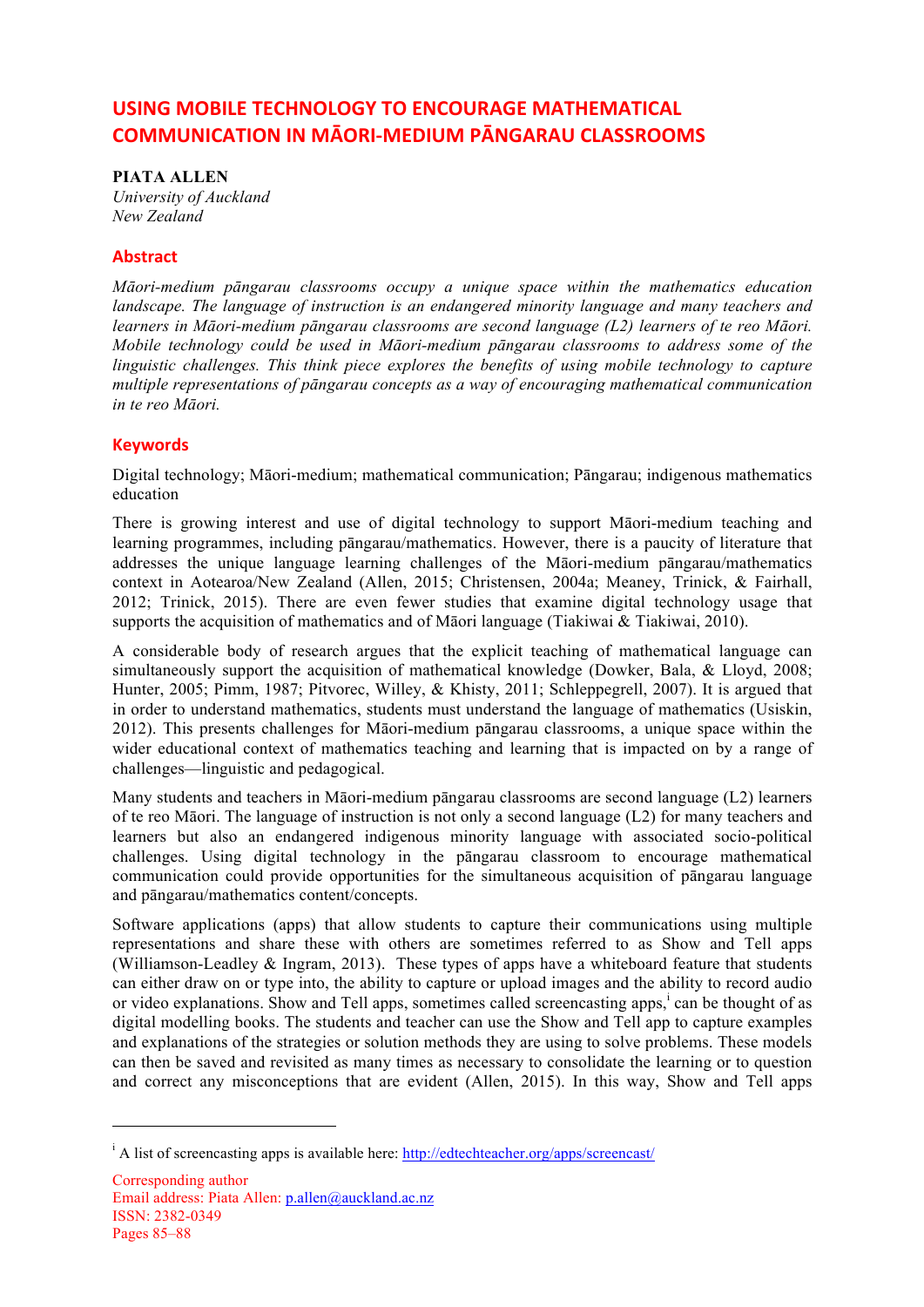provide an example of how mobile technology can be used to support pāngarau language use and conceptual development of pāngarau/mathematics understanding within a classroom that teaches mathematics in an L2.

Show and Tell apps differ from Drill and Practice apps that have preloaded problems for students to solve in order to collect points or badges and move onto more difficult problems or levels. While the Drill and Practice apps can be useful for reinforcing basic facts or providing independent practice, they usually don't provide an opportunity for students to record their learning, to reflect on the problems they are solving and to share their learning with others. In some cases, students can merely guess the answer. If the app has a time limit or students are racing each other, multiple guesses can be faster than actually working through the problem. Drill and Practice apps can serve a purpose as independent practice or reinforcement but they may not provide a true picture of students' conceptual understanding or provide opportunities for language development.

Show and Tell apps can provide opportunities for students to express their ideas creatively and to promote recursive and reflective learning (Scott, 2006). Multiple representations of concepts and ideas that have been captured using Show and Tell apps can be revisited, altered and form the basis of new learning. In Māori-medium pāngarau classrooms, using multiple representations to communicate pāngarau ideas, could ease some of the linguistic challenges faced by pāngarau students and teachers, particularly those who are second language learners of te reo Māori (Trinick, 2015; Allen, 2015). However, the benefits listed here can only be realised if Māori-medium teachers have access to robust and appropriate professional learning and development opportunities that exemplify the benefits of using digital technology with the appropriate apps (Tiakiwai & Tiakiwai, 2010).

The use of Show and Tell apps to capture multiple representations of mathematical thinking can provide opportunities to assess the students' mathematical understanding and pāngarau language use. Encouraging students to construct and capture their own story problems using Show and Tell apps can allow students to explore pāngarau language and connect pāngarau concepts to real life situations (Allen, 2015). When students capture diagrams, equations and written explanations of their solution methods alongside their audio or video explanations, they can explain their thinking through creating multimedia presentations. The Show and Tell app captures and externalises their thoughts through writing, the use of screen capture and audio and/or video recordings. This provides insight into students' thought processes and problem-solving strategies (Peltenburg, Van den Heuvel-Panhuizen, & Doig, 2009). In this way, students and teachers can refer back to the recorded presentations and use them as the subject of reflection and mathematical discussion (Allen, 2015; Meaney, Trinick, & Fairhall, 2012; Pimm, 1987). The students' responses, questions and problems can also be used to shape the core lesson content (Fraivillig, Murphy, & Fuson, 1999). Making presentations available to whānau through an online catalogue can also encourage communication between home and school.

The student work sample presented in Figure 1 below was collected as part of a study conducted by a pāngarau facilitator in a Māori-medium primary school.<sup>ii</sup> The facilitator worked with a group of seven Year 4–5 students for three hours per week over a period of 15 weeks. During the course of the study, students constructed pakitau (story problems) and used a range of mathematical representations to explain their solution methods. The students used My Mediasite Personal Capture software,<sup>iii</sup> to video record explanations of their story problems and solution methods. The software allowed the students to combine static images and video explanations. The students captured diagrams, equations and written explanations of their solution methods alongside their video explanations. The My Mediasite Personal Capture software packaged the static images and video recordings together so that they could be viewed simultaneously.

This student work sample shows an image that the student took of their workbook. The transcript is taken from the video recording the student made of themselves explaining their pakitau (story

l

ii For further details of the study see: Allen, P. (2015). Te reo pāngarau: Communicating mathematically in Māori-medium classrooms (Master's thesis, University of Auckland, New Zealand). Retrieved from: http://hdl.handle.net/2292/26542

iii For further information on My Mediasite Personal Capture software see: http://www.sonicfoundry.com/mediasite/capture/mymediasite/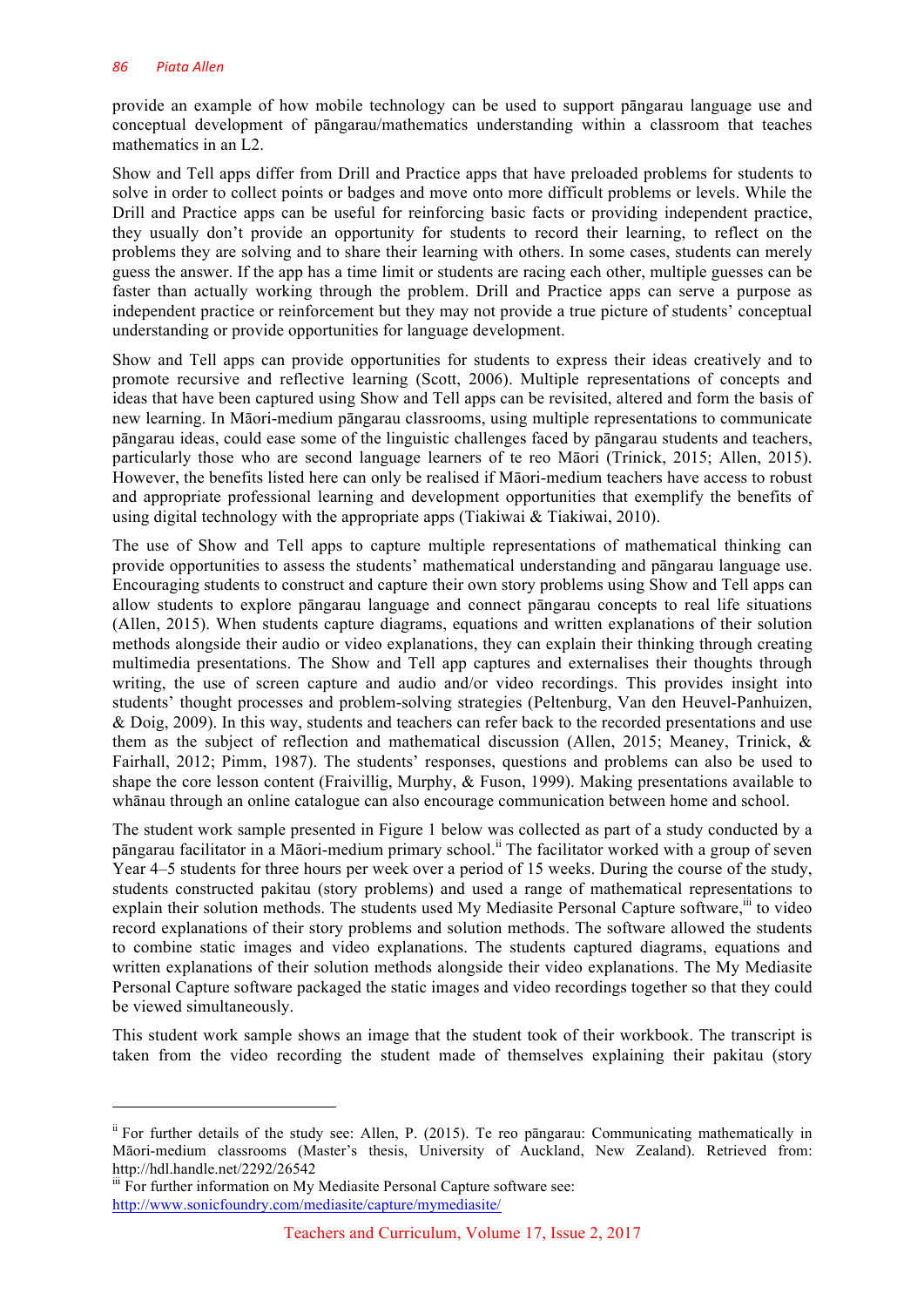problem) and their solution method. In this case, the work sample shows slight differences between the written/oral explanations and the drawn/written diagram and equation.



### **Figure 1:** Student work sample (Allen 2015, p. 76).

Transcript Accompanying Figure 1:

Student: Kei ahau e whā ngā hoa me tahi rau [rua] tekau tāra. E hia te moni mō ia hoa? (tah) … Toru tekau tāra mō ia hoa. Toru tekau tāra mōku.

English translation: I have four friends and one hundred and twenty dollars. How much money would each friend receive? Thirty dollars for each friend. Thirty dollars for me. (Allen, 2015, p. 77)

The diagram and equation clearly show that \$120 is divided equally amongst four people. However, the story problem in the written and oral explanation seems to imply that the money was shared amongst five people, the four friends and the student herself. While the diagram and equation could be considered self-contained (Cummins, 2000; Gibbons 2002) and mathematically accurate, the ambiguity in the context of the story problem provided an opportunity for further group discussion and reflection around language use. The student was offered the opportunity to recraft her oral explanation and recapture this.

In the work sample above, the student utilises a story problem, diagrams, symbols and words to explain their thinking. Māori-medium students who are second language learners of te reo Māori may require multiple modes of communication in order to explain their mathematical thinking clearly (Allen, 2015). In order to take advantage of opportunities for explicit teaching of pāngarau concepts and pāngarau language through the use of multiple representations, pāngarau teachers need to be confident in their ability to model the specialised language of the pāngarau register (Trinick, 2015; Christensen, 2004b; Meaney et al., 2012). In order to integrate mobile technology into this type of learning, pāngarau teachers also need confidence in selecting and using mobile technology and apps that are appropriate to the needs of their learners and particularly the learning needs of Māori-medium learners. This raises implications for the design of initial teacher education and professional learning that is appropriate for the linguistic challenges of the Māori-medium pāngarau classroom and highlights potential areas for further research.

### **References**

Allen, P. (2015). Te reo pāngarau: Communicating mathematically in Māori-medium classrooms (Master's thesis, University of Auckland, New Zealand). Retrieved from http://hdl.handle.net/2292/26542